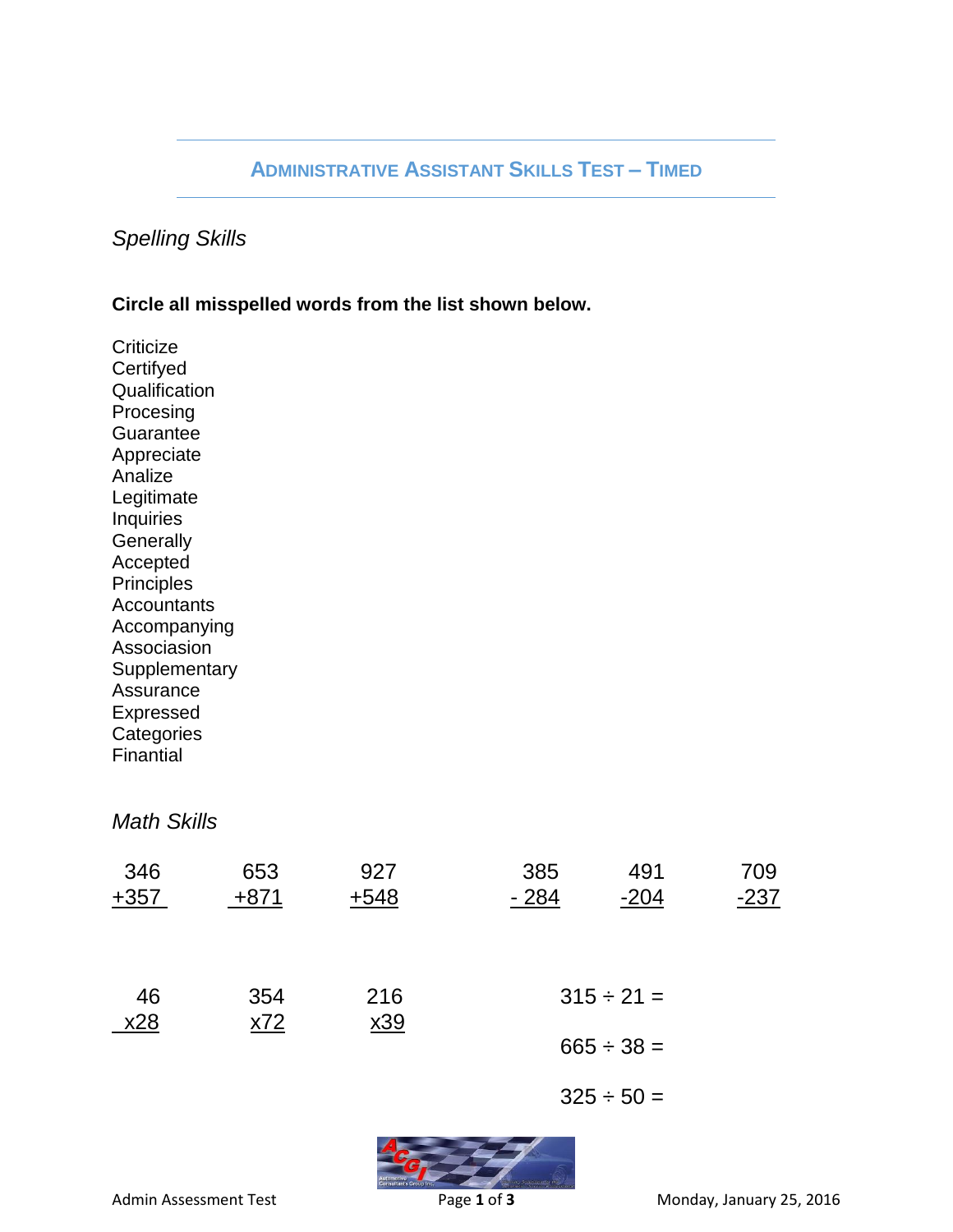# *Filing Skills – 1 Minute*

## **Circle the X where the word should be filed**

#### **Technician**

| X.             | <b>Television</b><br>Trundle      | $\mathsf{X}$ | Tenacious     | X     | Tentacles    | $\sf X$ | Tremendous      | X |  |  |  |  |
|----------------|-----------------------------------|--------------|---------------|-------|--------------|---------|-----------------|---|--|--|--|--|
| Authentication |                                   |              |               |       |              |         |                 |   |  |  |  |  |
| X              | Aeronautics X<br>Automotive       |              | Author        | $X -$ | Automatic    | $X -$   | Automobile      | X |  |  |  |  |
| Optimal        |                                   |              |               |       |              |         |                 |   |  |  |  |  |
| X              | Ontario<br>Optometrist            | $\mathsf{X}$ | Operation     |       | X Operative  | X       | Opposite        | X |  |  |  |  |
| <b>Blender</b> |                                   |              |               |       |              |         |                 |   |  |  |  |  |
| X              | <b>Banding</b><br><b>Bookends</b> | X            | <b>Bender</b> | X     | <b>Bland</b> | X       | <b>Blending</b> | X |  |  |  |  |

Writing Skills – 3 Minutes

## **Write out the paragraph below in the lines provided**

Technician productivity percentage is the level of productivity you require from your technicians. Eight hours produced in an eight-hour day is 100% productivity. Ten hours produced in an eight-hour day is 125% productivity. This setting will affect your total team goal.